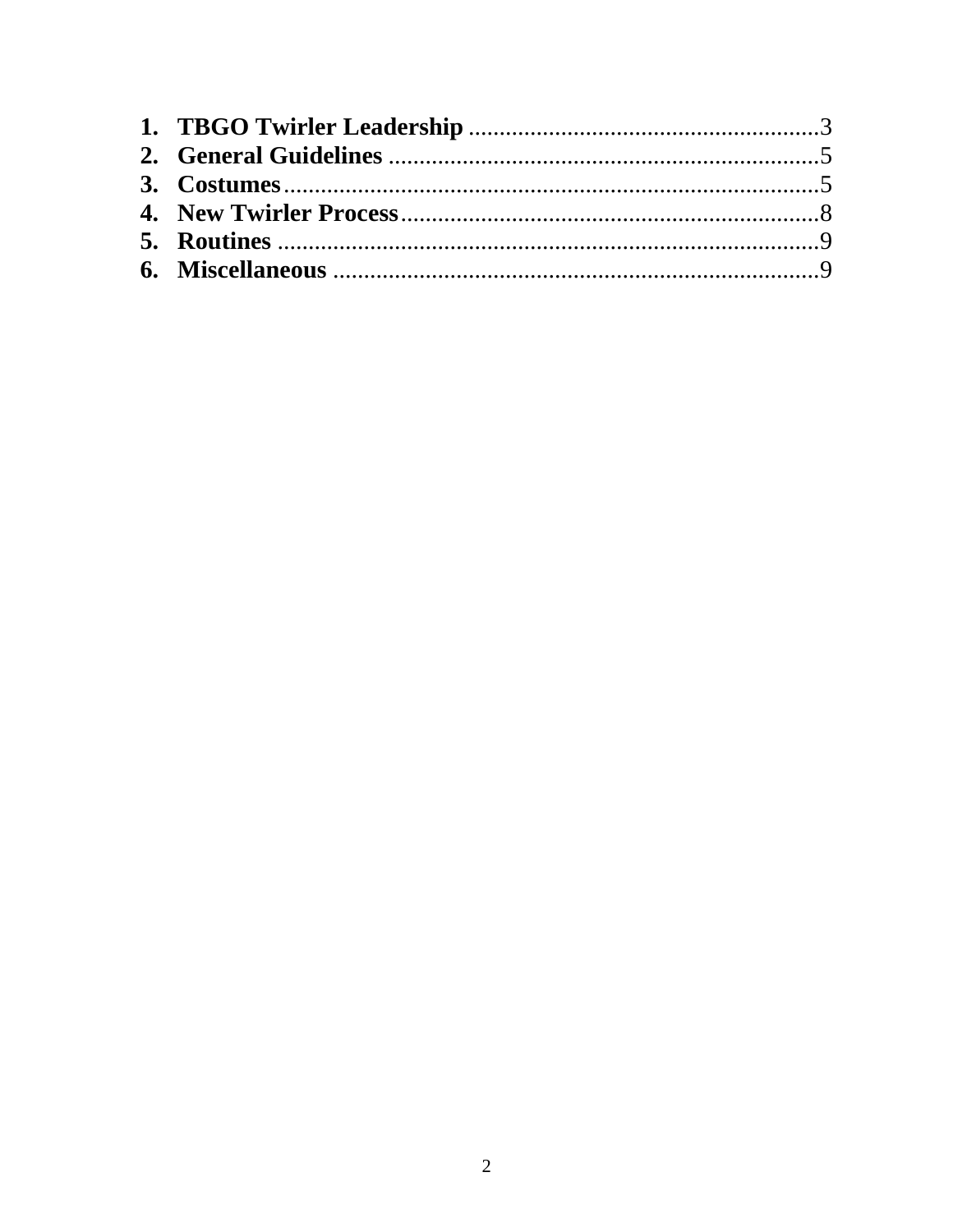# **TBGO Twirler Leadership**

A 5 person Leadership Team (LT) leads the TBGO Twirlers. The members all volunteer to be part of the LT. If more than 5 Twirlers volunteer to be part of the LT, all candidates collaborate to determine the final 5 members. The membership will be adjusted as required at the annual Twirler meeting.

Each member of the LT is assigned responsibility to coordinate a specific task required to keep the Twirler group functioning. In addition to their area of coordination, one of the LT members will be appointed Spokesperson for the Twirler group as a whole. Details of all responsibilities are listed below.

The 2022 Leadership team is:

- Administration Robin Guerra
- Costumes Barb Zahler also the Twirler Spokesperson
- Events Donna Sue Sanders
- Practices Judy Guist
- Routines Gail Andrews

# **Leadership Team**

- Adjudicate all disputes/concerns. Twirlers with concerns may contact any member of the LT via email.
- Be open to input/suggestions from all Twirlers.
- Approve any modification/addition/deletion that affects the group as a whole o Examples are routines, costumes, posting, communication, etc.
- Coordinate communication
	- o Appoint a Twirler Spokesperson from the LT
		- Be the contact for external communication
		- Communicate with the Twirlers except as outlined below
	- o Events Coordinator will email event information
	- o Practice Coordinator will email practice reminders and schedule
- Encourage a Twirler to be on the TBGO Board
- Ensure all Coordinators meet expectations

### **Administration**

- Keep the Twirler documents up to date and available
	- o This document TBGO Twirler Handbook
	- o New Twirler Criteria
	- o Roster
	- o Twirler Book
- On Board new twirlers
	- o Assign a Mentor
	- o Provide the Welcome packet
- Appoint a Historian/Archivist
- Arrange and run the LT meetings
- Arrange and run the yearly Twirler meeting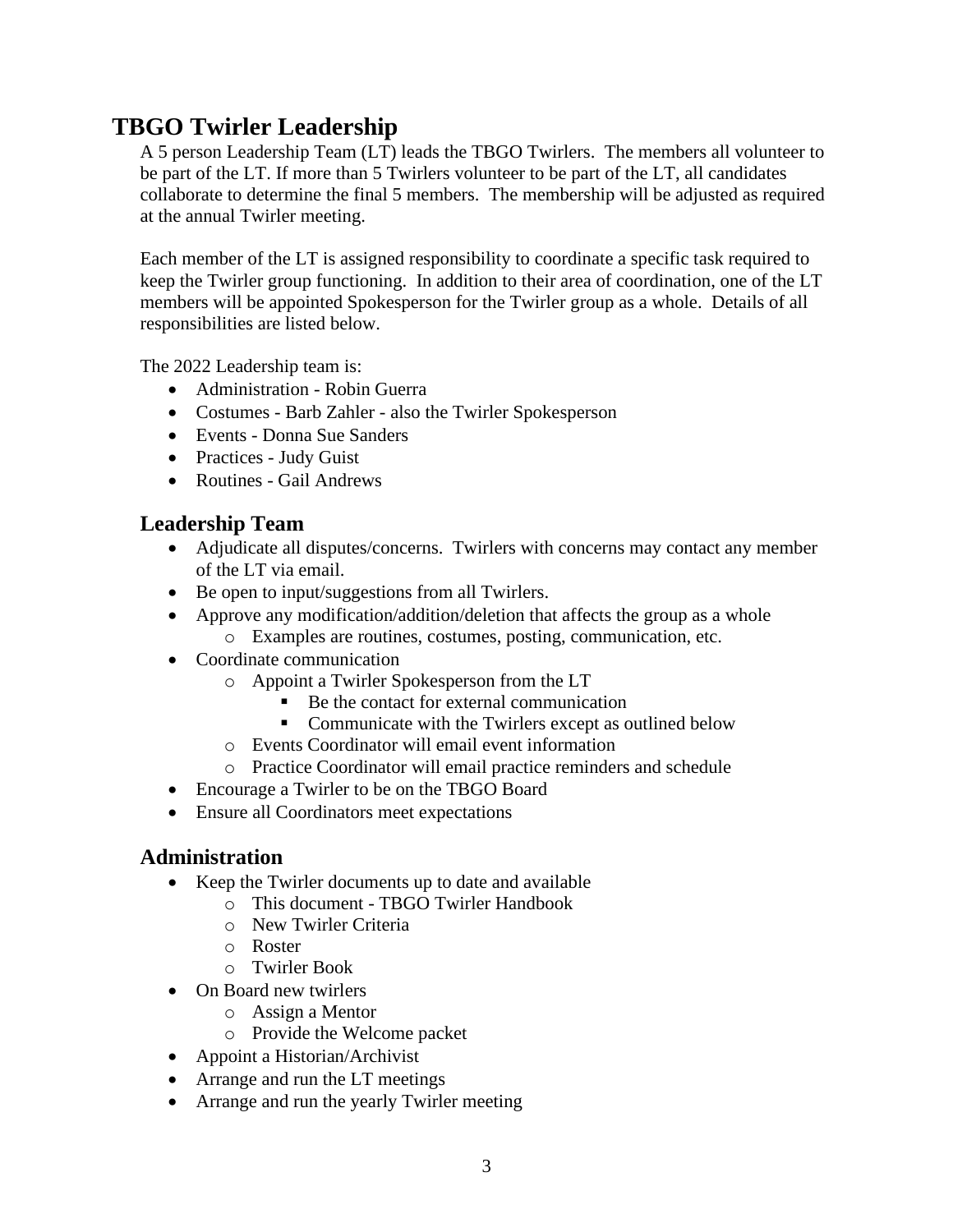- o Ensure adequate notice to all Twirlers
- o Ensure meeting notes are taken and published
- o Conduct the meeting
- Plan social gatherings

### **Costumes**

- Determine costume for each event
	- o If special/new costumes are desired, create a taskforce to determine what is needed, how to make it and ensure its preparation
	- o Cost will be considered as a factor when special/new costumes are needed
- Coordinate new costume consideration or costume retirement
	- o Create a taskforce of at least 3 total to help with costumes
- Ensure the accessory box is available and stocked
	- o Ensure there is a borrowing library for excess costume parts

### **Events**

- Send an email to all active twirlers with details for the upcoming event
	- o Where to be when
	- o What to wear/bring
	- o Which routines to practice
	- o Other pertinent information
- Track who will be participating
- Prepare and share the lineup
- Assign who will start the cadence twirls and who will signal the next song

### **Practices**

- Send practice schedule and reminder emails to all Twirlers
- Secure practice space
- Ensure there is music at practices
- Determine what will be done at each practice
- Appoint a leader for each practice
- Recruit coaches and teachers as needed

### **Routines**

- Assign routines for events
- Track which routines go with what music and vice versa
	- o Include beginnings and endings
	- o Modifications if any
- Manage routine videos and write-ups
	- o Remove old videos
	- o Arrange for new videos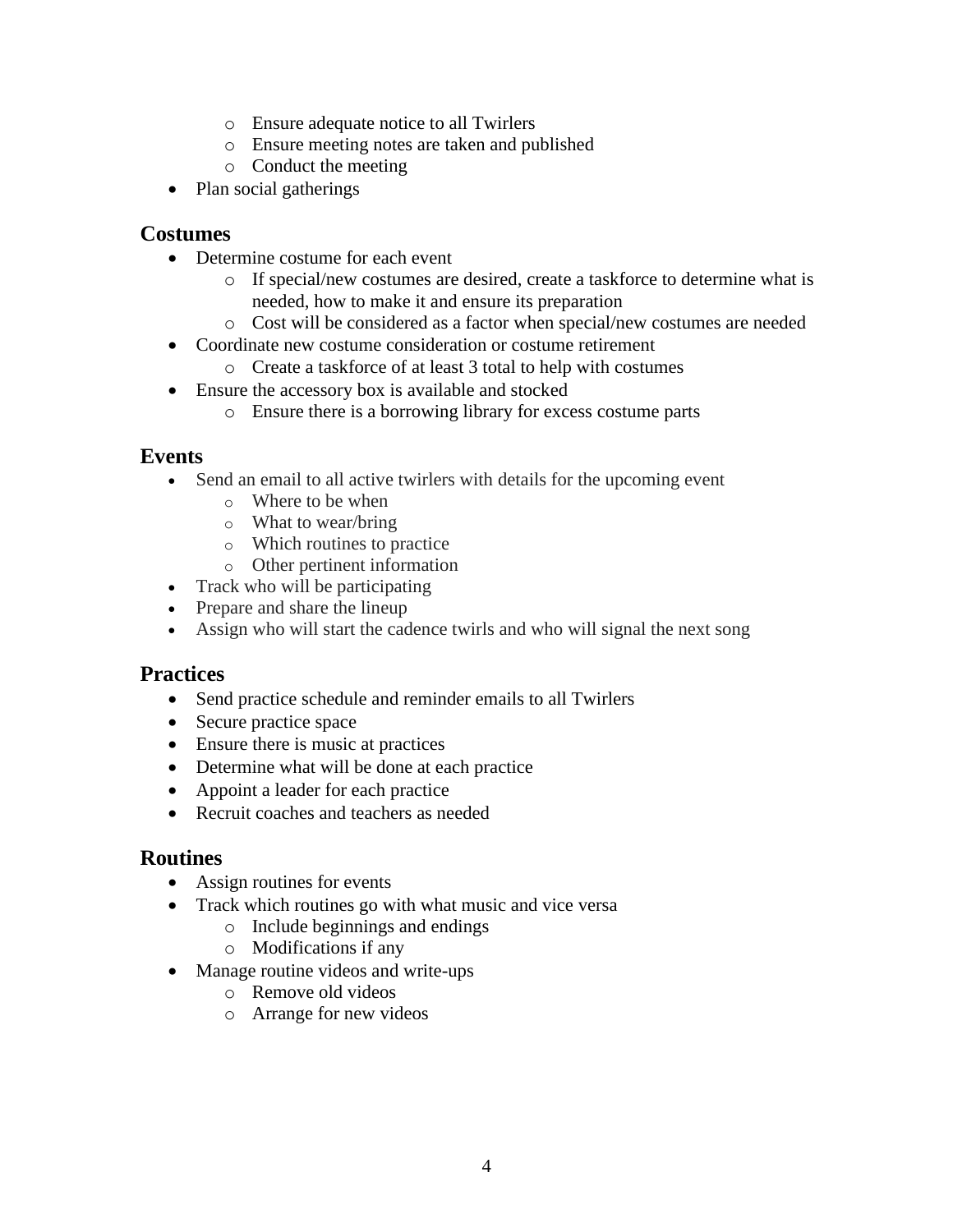# **General Guidelines**

The goal of these Guidelines is to create and maintain a respectful, safe, learning and fun environment for every member of the Twirler group and the entire band in general.

- Information
	- o Read the emails sent by the Leadership Team and the band Director.
	- o Make a habit of checking the TBGO website for upcoming performance information.
		- Practice videos are available on the Twirler specific page. (Member Info/Twirlers)
	- o Keep the Twirler Roster handy in case you want to reach another twirler for carpooling etc. The Leadership Team will send out the roster periodically.
- Behavior General
	- o Read and abide by the TBGO Code of Conduct Guidelines.
	- o Pay attention to the person in charge of the situation whether it is an event, practice, meeting or other gathering. No side conversations.
	- o Be respectful when we join the band if they are in the middle of a rehearsal. Keep noise and disruptions to a minimum.
	- o Make every effort to attend practices.
	- o Be on time to practices and events.
		- Attendance at all events is optional but, if you say you will be there, please honor that commitment.
- Expectations Events
	- o If you have been unable to attend practices, be familiar with the routines we will be performing.
	- o Arrive on time and check in with the point person for the event.
	- o Honor the Event coordinator's wishes for where you are placed in the line-up. She has a reason and you may ask what it is.
	- o Even though you perform in a parade, you are not required to stay for the standstill performance if there is one. The reverse is also true. You may participate in a standstill performance and choose not to participate in the parade.
	- o During a standstill performance, you may step out for a specific song if you are uncomfortable performing it. Before the event, please inform the event point person if you plan to do so.
	- o When we are not performing, be respectful of the band and/or the performing auxiliaries. Give them your full attention.
	- o Tips
		- Wear waterproof mascara
		- For rainy events, a disposable rain poncho can keep you dry and warmer.
		- Eat before the event. We are putting out a lot of energy.

## **Costumes**

We have various costumes for the different events in which we participate. Please contact the Costume Coordinator of the Leadership Team for where to purchase or other information.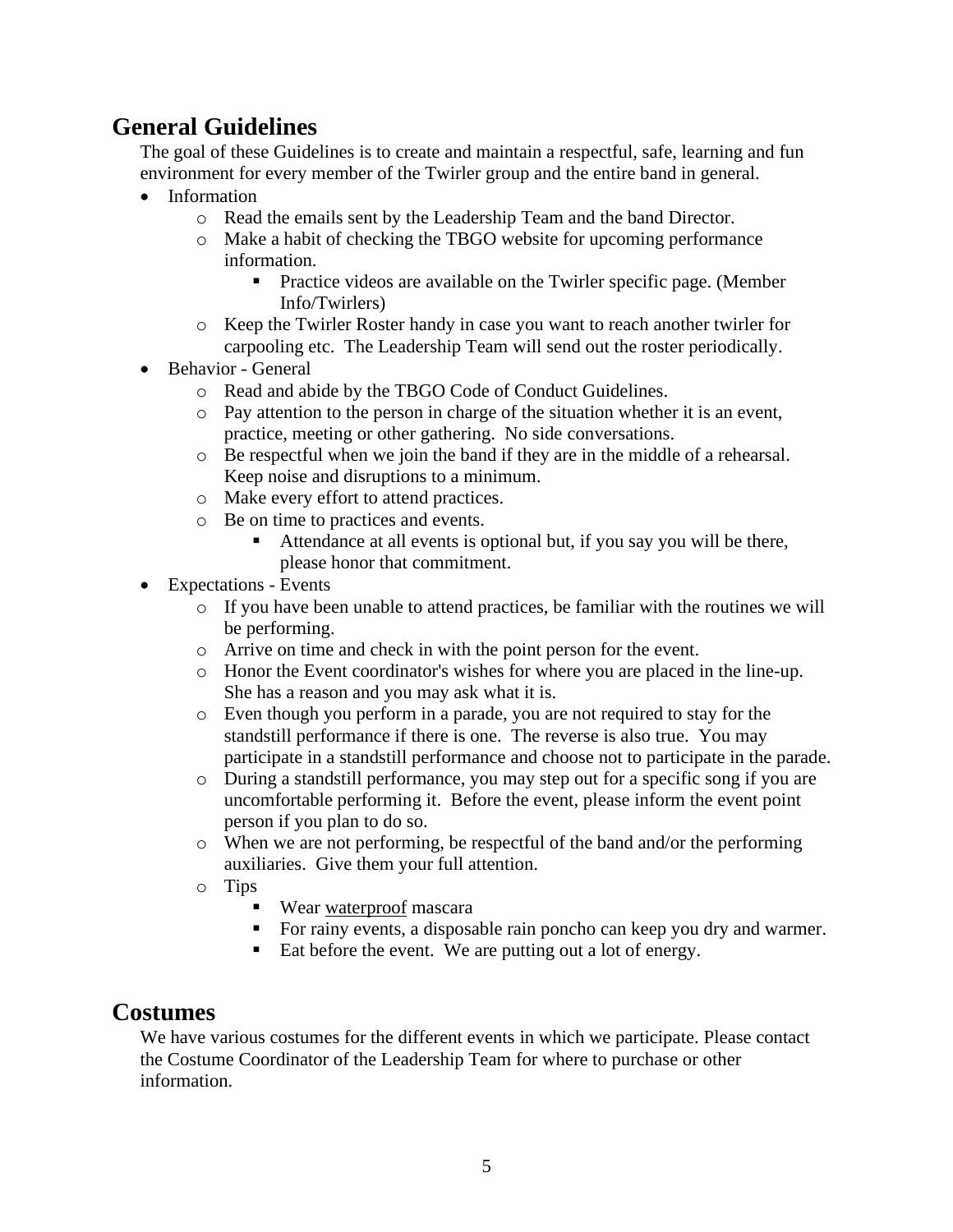#### *Need Now:*

- Regular Baton
- Skorts, both black and white
- Sequined Wrist Bands 4 inch *-* one set of each Red and Purple
- Sequined Leg Warmers one set of each Red and Purple
- TGBO dry-fit shirt (purple, black and white)
- Patriotic dry-fit shirt with stars
- Shoe Tassels *-* one set of each Red, Purple and Patriotic Mix
- White socks and shoes

#### *Need down the road:*

- Black Rally Pants *or* Boy Shorts
- Purple Dress
- Black Dress
- Purple Fleece Twirler Jacket
- Long Sleeved Turtle neck or Mock t-neck shirt for cold weather one each Black, Red and White
- Black tights or leggings to wear under black skorts in cold weather
- Black tapered pants to wear in really cold weather
- Sequined Wrist Bands 4 inch one set of each Silver and Green
- Sequined Leg Warmers one set of each Silver and Green
- Shoe Tassels one set of each Black and Green
- Narrow purple and narrow rainbow sequined wrist bands

### **EXTRAS:**

- Glow Stick Baton used for night parades.
- Cool White Fairy Lights used for night parades
- Glow Sticks for the Glow Stick Batons, usually someone in the group arranges a purchase for everyone
- Purple Fleece Twirler Vest is optional. It can be worn in place of the Jacket
- Black TBGO jacket Optional, we do not wear for performances.
- Baton Tape Optional, some find it useful especially in the rain. Your choice of colors
- Bling Optional, feel free to jazz up your outfits with sequined or rhinestone pins. You can find a variety of baton related pins online. Have fun with earrings, hair decorations.
- Visors Optional, keeps the sun and the rain out of your face. Choose colors that match or coordinate with the outfits we are wearing.
- Flesh colored hose or support hose Optional

\*In a pinch it is always possible that you may be able to borrow just about anything you need for an upcoming performance, check with your mentor and she can ask around at practice.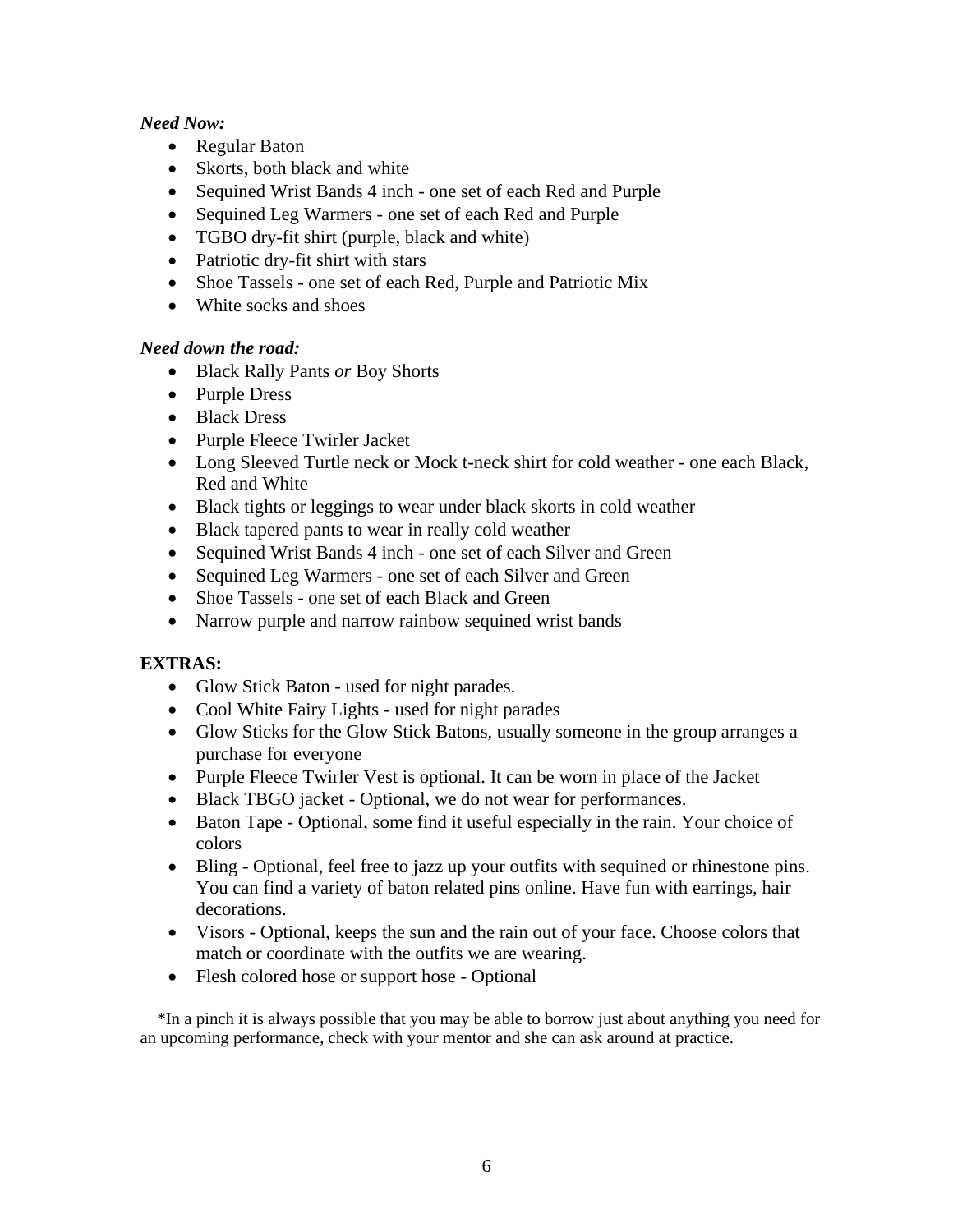

Black dress - front Black dress - back



TBGO dry-fit purple shirt Patriotic dry-fit shirt



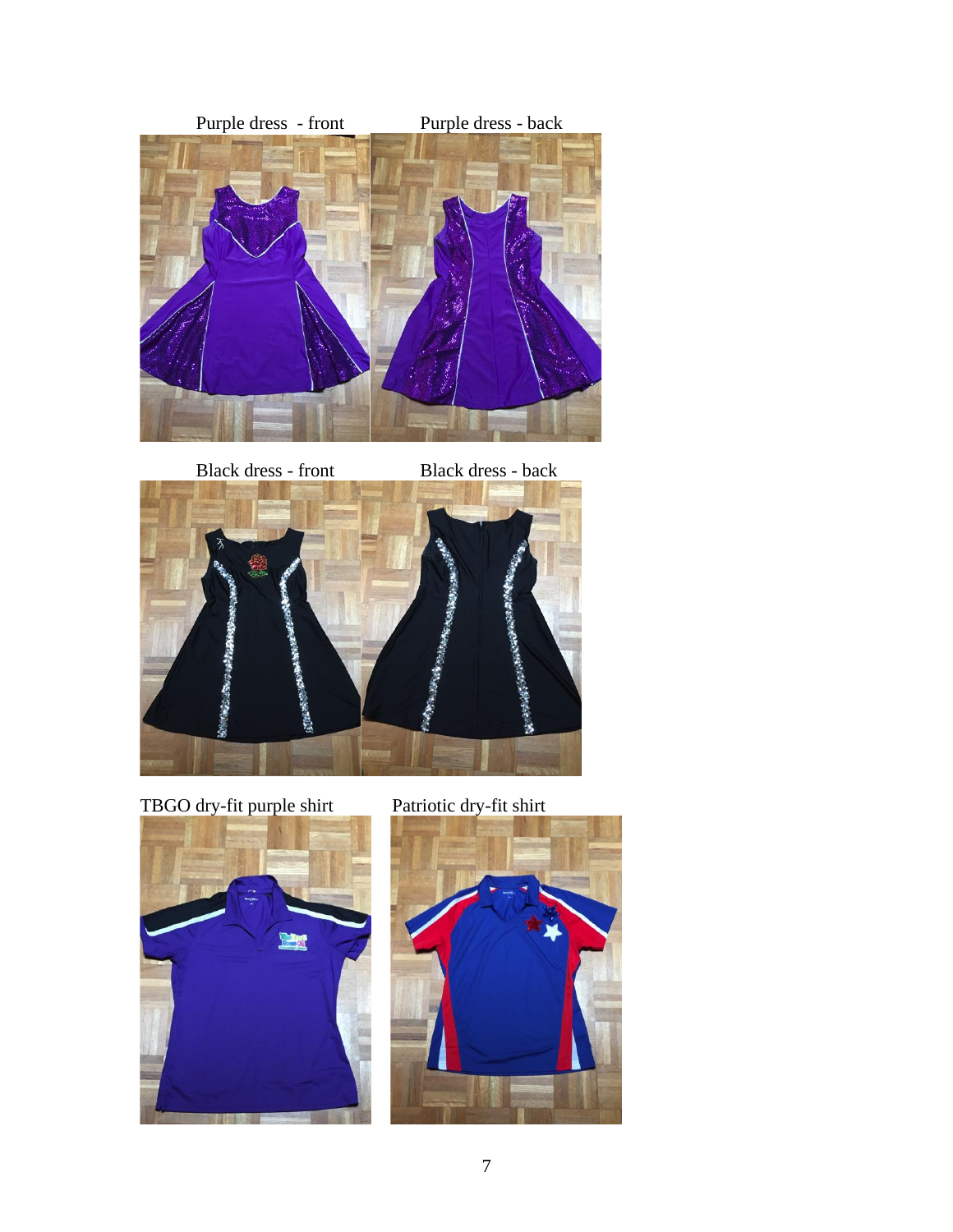# **New Twirler Process**

- Applicants should submit the twirler application found on The Beat Goes On Marching Band website. Applications are accepted at any time. Auditions will be held in the September - October timeframe of each year depending on if there are positions to fill. The current limit is 33 Twirlers on the roster.
	- o Once an application is received, the candidate will be sent or directed to the New Twirler Criteria as well as this handbook.
	- $\circ$  In August, a routine video will be sent to all candidates to learn for the audition.
- New Twirler Criteria updated May 10, 2022 A review committee consisting of or appointed by the Leadership team will audition prospective twirlers.

### **Prospective twirlers must demonstrate or agree to the following**:

- At the audition:
	- Perform a short (1 minute) routine that you have prepared which includes 5 different twirls using both hands and 2 different tosses
	- Learn a short routine at the audition and perform it while following another twirler
	- Perform the routine from the video sent prior to audition.
- Additional expectations:
	- Be experienced in, or have the ability to learn, how to: march, count beats, understand signals, guide right, halt, etc. - previous marching band experience is a plus
	- Attend and participate in practices as much as possible
	- Participate in parades and field shows
		- Have the fitness level to actively participate in parades up to 3 miles long
	- Be responsible for learning routines for each event or performance
		- Be willing to attend special teaching practices to aid in learning the routines
		- Be willing to work at home on learning the routines from our video library
	- Have the ability to purchase costume material, accessories etc.
		- Roughly \$200-\$600 over time
		- Travel expenses for longer trips
	- Conform to our twirling and marching style
	- Follow the TBGO code of conduct
- Mentor program